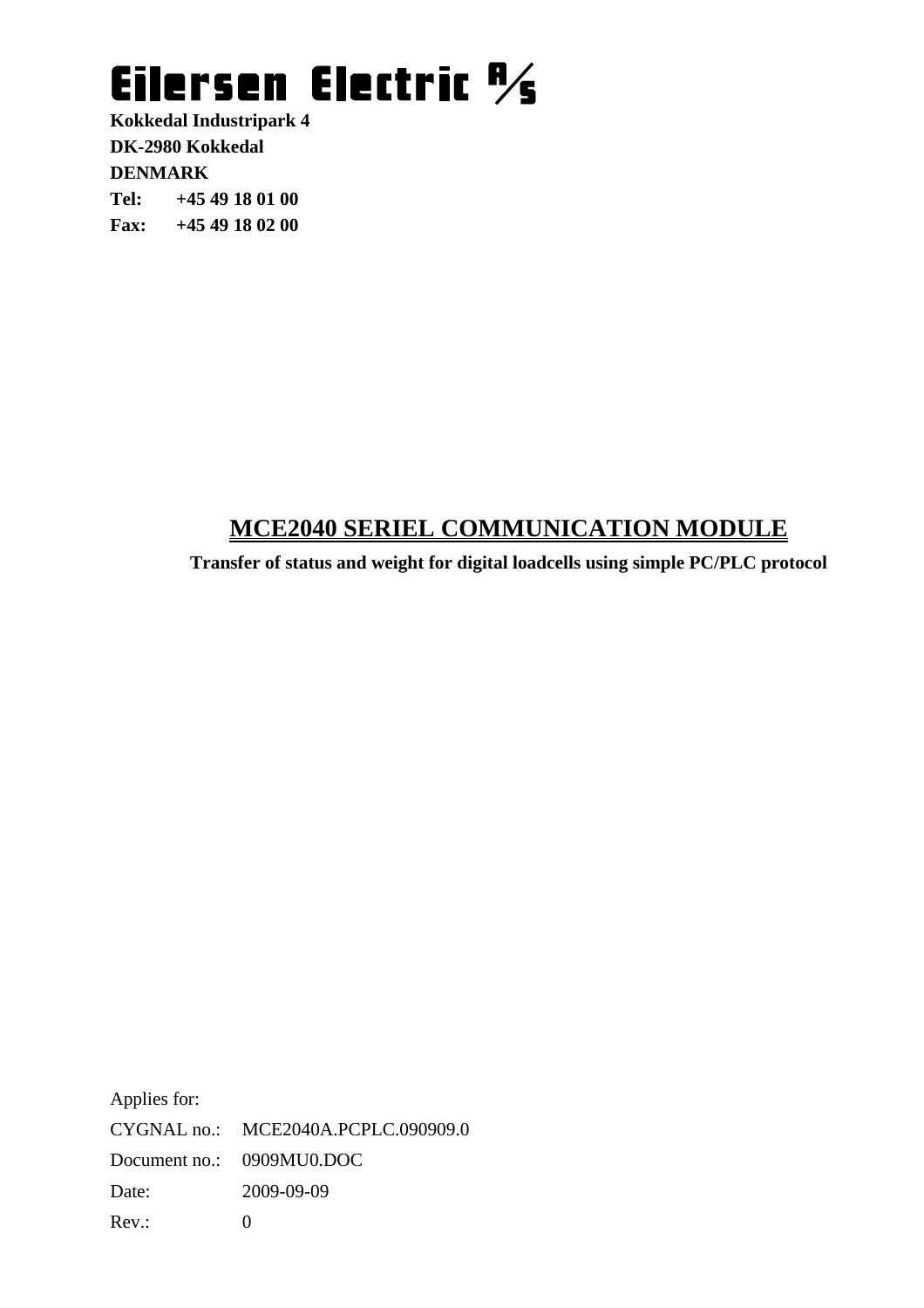## 1) Table of contents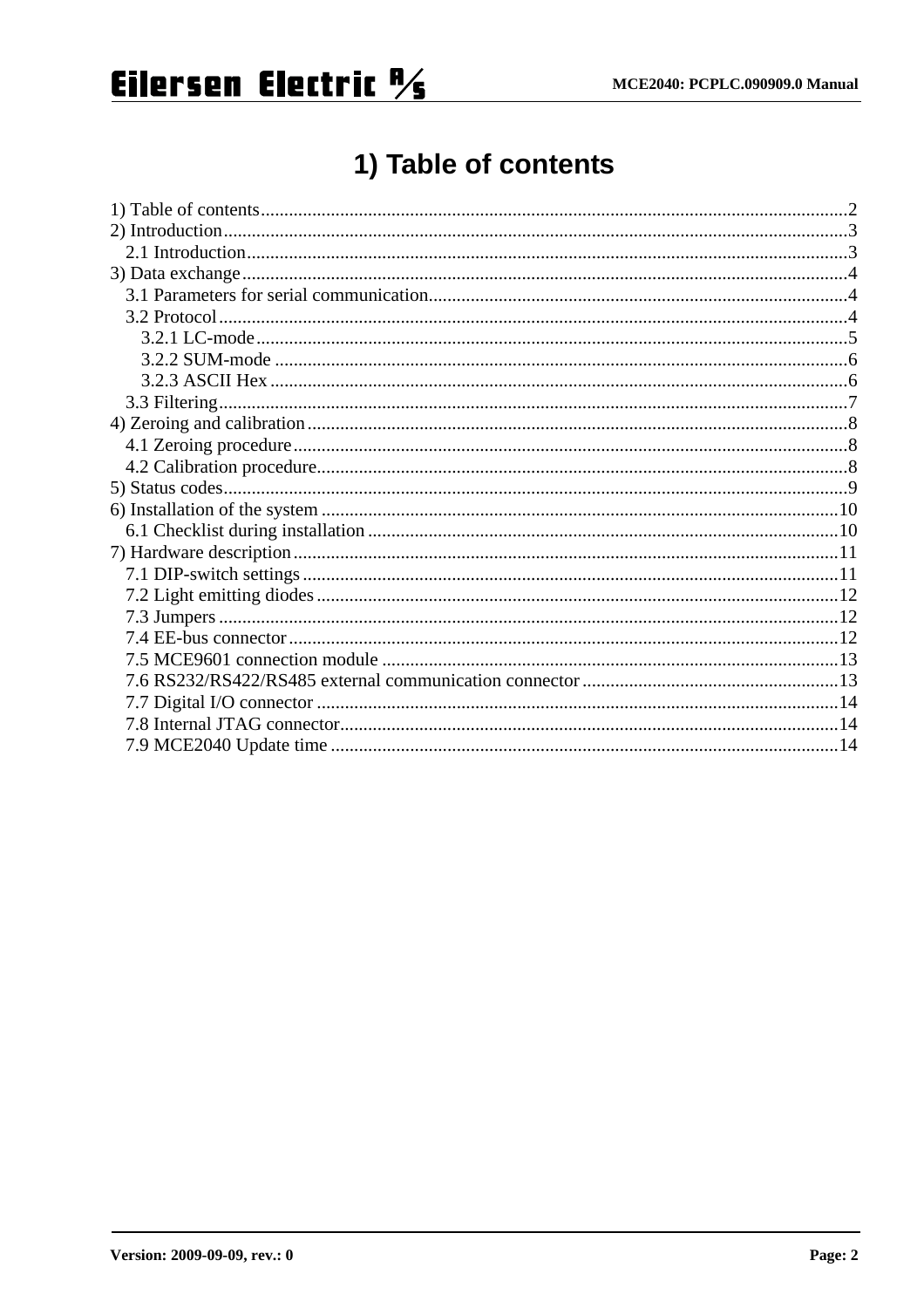### **2) Introduction**

#### **2.1 Introduction**

This document describes the use of the Eilersen Electric MCE2040 serial communication module, when equipped with program listed on the front page. With this program the MCE2040 communication module is capable of transmitting weight data of up to 4 loadcells using its PC/PLC protocol. Each loadcell is connected to the communication module through a MCE9610/MCE2010 loadcell interface module. The used protocol is a 'transmit only' ASCII protocol. This means the MCE2040 module only transmits data. The MCE2040 module can be connected using RS232 or RS485/422.

With the implemented protocol either status and weight for each loadcell is transferred, or an 'OR'ed status and summed weight for all loadcells is transferred. Functions as zeroing and calibration must be implemented on the PC/PLC.

By use of DIP-switches it is possible to include one of three different FIR filters, that will be used to filter the loadcell signals.

Exchange of data is performed as described in the following.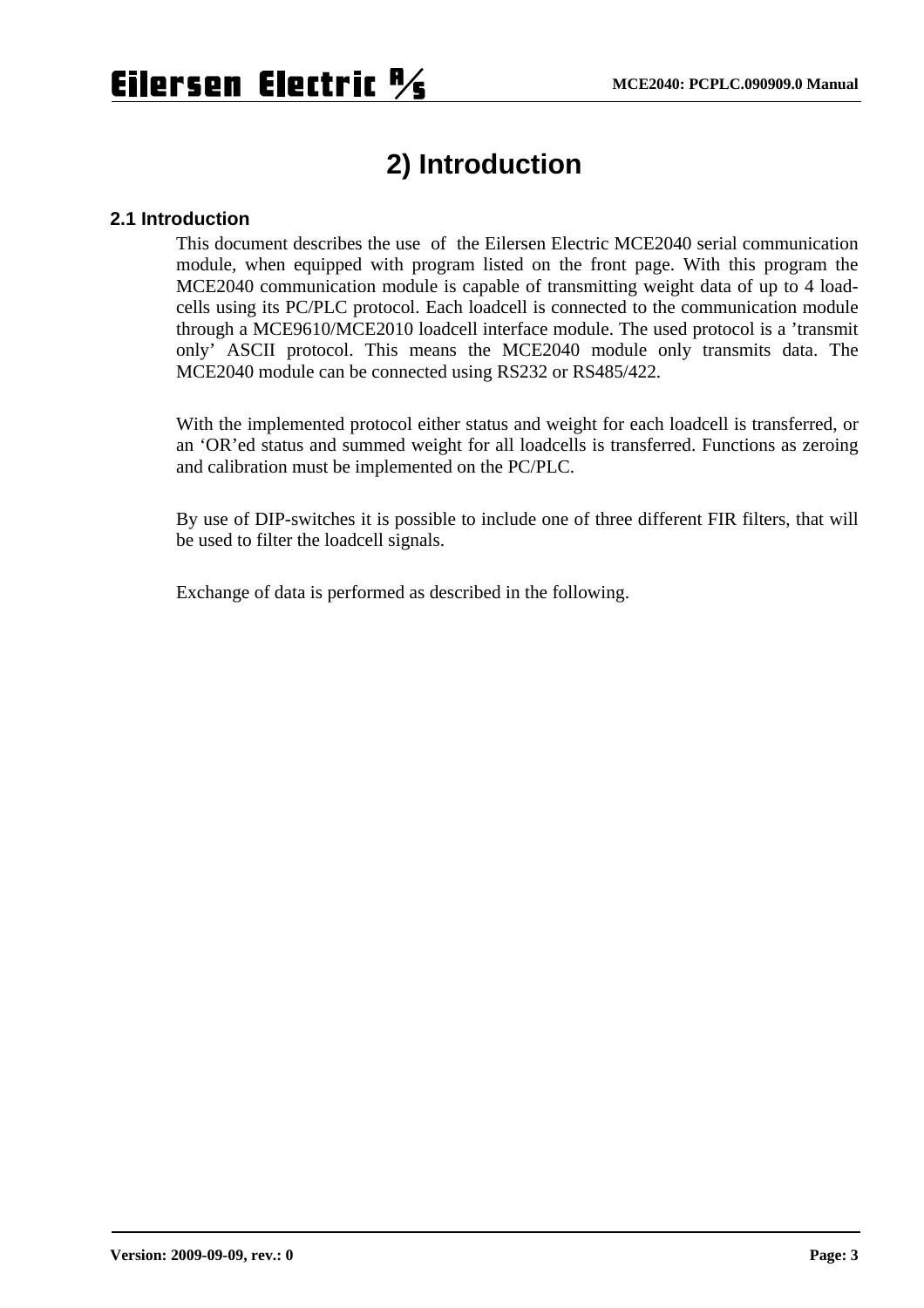## **3) Data exchange**

### **3.1 Parameters for serial communication**

The serial transmission is made using the following specifications:

| Specification: | RS232, RS485 or RS422                       |
|----------------|---------------------------------------------|
| Baudrate:      | 9600 bps or 115200 bps depending on $Sw1.8$ |
| Data bits:     |                                             |
| Parity:        | Even                                        |
| Stop bits:     |                                             |
| Protocol:      | Simple ASCII 'transmit only' protocol       |

#### **3.2 Protocol**

The used protocol is a simple ASCII protocol. The protocol is a 'transmit only' protocol, meaning that the MCE2040 module sends without being polled by telegrams from the PC/PLC.

The MCE2040 module can using Sw1.7 be configured to run in either **LC-mode** (**L**oad**C**ell) or **SUM-mode** (**SUM**med). In **LC-mode** status and weight for each individual loadcell is transferred. In **SUM-mode** a single OR'ed status and a single summed weight for the connected loadcells is transferred. The two modes are described in the following.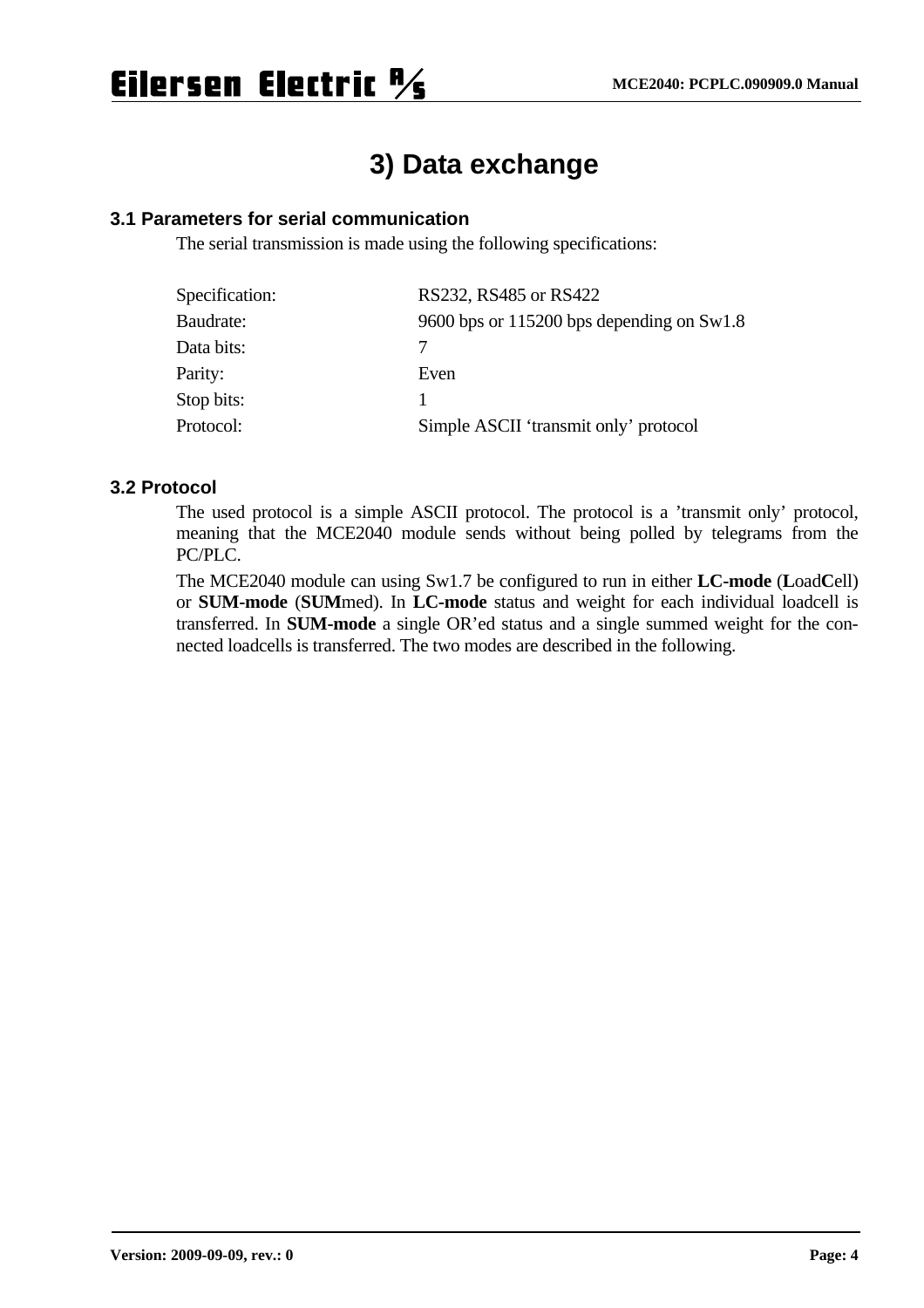### **3.2.1 LC-mode**

After each measurement period a new telegram is transmitted containing data for up to 4 loadcells. The transmitted telegram has the following format:

**<LF>NN:SSSS,WWWWWWWWWW;SSSS,WWWWWWWWWW;** .... .... **;SSSS,WWWWWWWWWW<CR>** 

Each telegram contains a start character, detected number of loadcells, loadcell data for 1 to 4 loadcells depending on Sw1.1-Sw1.3 and a stop character. The length of the telegram therefore depends on the selected number of loadcells. Data for the individual loadcells are separated by a separator character. Data for the loadcells are transmitted in order depending on their loadcell address (from 0 and up). The telegram contains:

| $<$ LF>          | Start character (ASCII 0Ah = LINEFEED). Indicates start of a new telegram.                                                                                                                                                                                                                                                                                                                 |
|------------------|--------------------------------------------------------------------------------------------------------------------------------------------------------------------------------------------------------------------------------------------------------------------------------------------------------------------------------------------------------------------------------------------|
| NN:              | Detected number of loadcells at power-up. A 2 digit ASCII decimal number followed by a<br>colon (ASCII 3Ah). The number is transmitted with leading zeros so that it always fills 2<br>characters. If this number is different from the number indicated on $Sw1.1-Sw1.3$ the con-<br>nection of loadcells, setting of loadcell addresses and loadcell communication should be<br>checked. |
| SSSS             | Status bits for the loadcell. A 4 digit ASCII hex number containing bits for error indication.<br>Status is transferred with leading zeroes, so that it always fills 4 characters. This status<br><b>must</b> be 0 in order for the following weight value is valid. If the status is not 0 refer to the<br>chapter 'STATUS CODES'.                                                        |
| <b>WWWWWWWWW</b> | Weight value for the loadcell in grams (1g resolution). A 10 digit ASCII decimal number<br>containing loadcell signal from the loadcell. The weight is transferred with leading zeroes<br>so that it always fills 10 characters. If the value is negative the first character will be a '-'<br>(ASCII 2Dh).                                                                                |
| $\pmb{r}$        | Data separator (ASCII 2Ch). Separates status from weight for each individual loadcell.                                                                                                                                                                                                                                                                                                     |
| ÷                | Loadcell separator (ASCII 3Bh). Separates data for the individual loadcells from each<br>other.                                                                                                                                                                                                                                                                                            |
| $<$ CR $>$       | Stop character (ASCII 0Dh = CARRIAGE RETURN). Indicates the end of a telegram.                                                                                                                                                                                                                                                                                                             |

As the transferred status and weight values are directly from the individual loadcells without zeroing etc., status handling, calculation of system weight(s), zeroing- and calibration functions **must** be implemented on the PC/PLC.

Calculation of system weight(s) is made by adding weight registers for the loadcells belonging together. Note that the result is only valid if all status registers for these loadcells does **not** indicate error. It is also up to the PC/PLC to ensure, that consistent loadcell data are used when calculating system weight(s); the used data should come from the same telegram.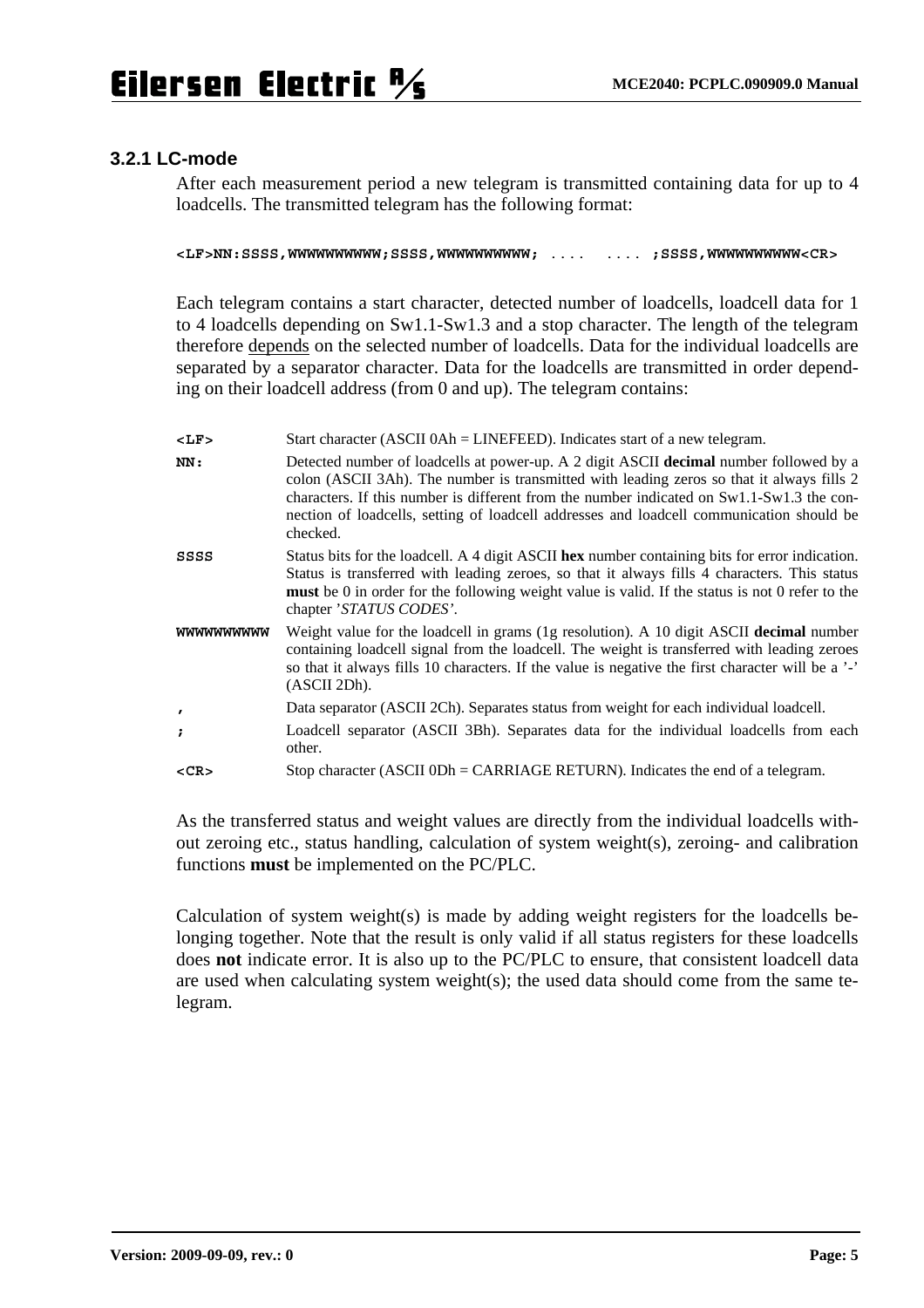#### **3.2.2 SUM-mode**

After each measurement period a new telegram is transmitted containing summed data for up to 4 loadcells. The transmitted telegram has the following format:

**<LF>NN:SSSS,WWWWWWWWWW<CR>** 

Each telegram contains a start character, detected number of loadcells, summed loadcell data for 1 to 4 loadcells depending on Sw1.1-Sw1.3 and a stop character. The length of the telegram is therefore independent on the selected number of loadcells. The telegram contains:

| $<$ LF>      | Start character (ASCII 0Ah = LINEFEED). Indicates start of a new telegram.                                                                                                                                                                                                                                                                                                                                                                    |
|--------------|-----------------------------------------------------------------------------------------------------------------------------------------------------------------------------------------------------------------------------------------------------------------------------------------------------------------------------------------------------------------------------------------------------------------------------------------------|
| NN:          | Detected number of loadcells during power-up. A 2 digit ASCII decimal number followed<br>by a colon (ASCII 3Ah). The number is transferred with leading zeroes so that it always<br>fills 2 characters. If this number is different from the number indicated on $Sw1.1-Sw1.3$ the<br>connection of loadcells, setting of loadcell addresses and loadcell communication should be<br>checked.                                                 |
| SSSS         | Status bits for the connected loadcells achieved by logic OR'ing the status fields for the in-<br>dividual loadcells to a single value. A 4 digit ASCII hex number containing bits for error<br>indication. Status is transferred with leading zeroes, so that it always fills 4 characters. This<br>status <b>must</b> be 0 in order for the following weight value is valid. If the status is not 0 refer<br>to the chapter 'STATUS CODES'. |
| wwwwwwww     | Summed weight value for the connected loadcells in grams (1g resolution), achieved by<br>adding the weight values for the individual loadcells to a single value. A 10 digit ASCII<br>decimal number containing summed loadcell signal from the connected loadcells. The<br>weight is transferred with leading zeroes so that it always fills 10 characters. If the value is<br>negative the first character will be a '-' (ASCII 2Dh).       |
| $\mathbf{r}$ | Data separator (ASCII 2Ch). Separates status from weight.                                                                                                                                                                                                                                                                                                                                                                                     |
| $<$ CR $>$   | Stop character (ASCII 0Dh = CARRIAGE RETURN). Indicates the end of a telegram.                                                                                                                                                                                                                                                                                                                                                                |

As the transferred status and weight value is based directly on the loadcell values without zeroing etc., status handling, zeroing- and calibration functions **must** be implemented on the PC/PLC.

### **3.2.3 ASCII Hex**

In both **LC-mode** and **SUM-mode**, the status codes are represented as a 4 digit ASCII hex number. This means, that each 4 bit nibble of the binary value is converted to the corresponding ASCII hex character '0' ..'F'.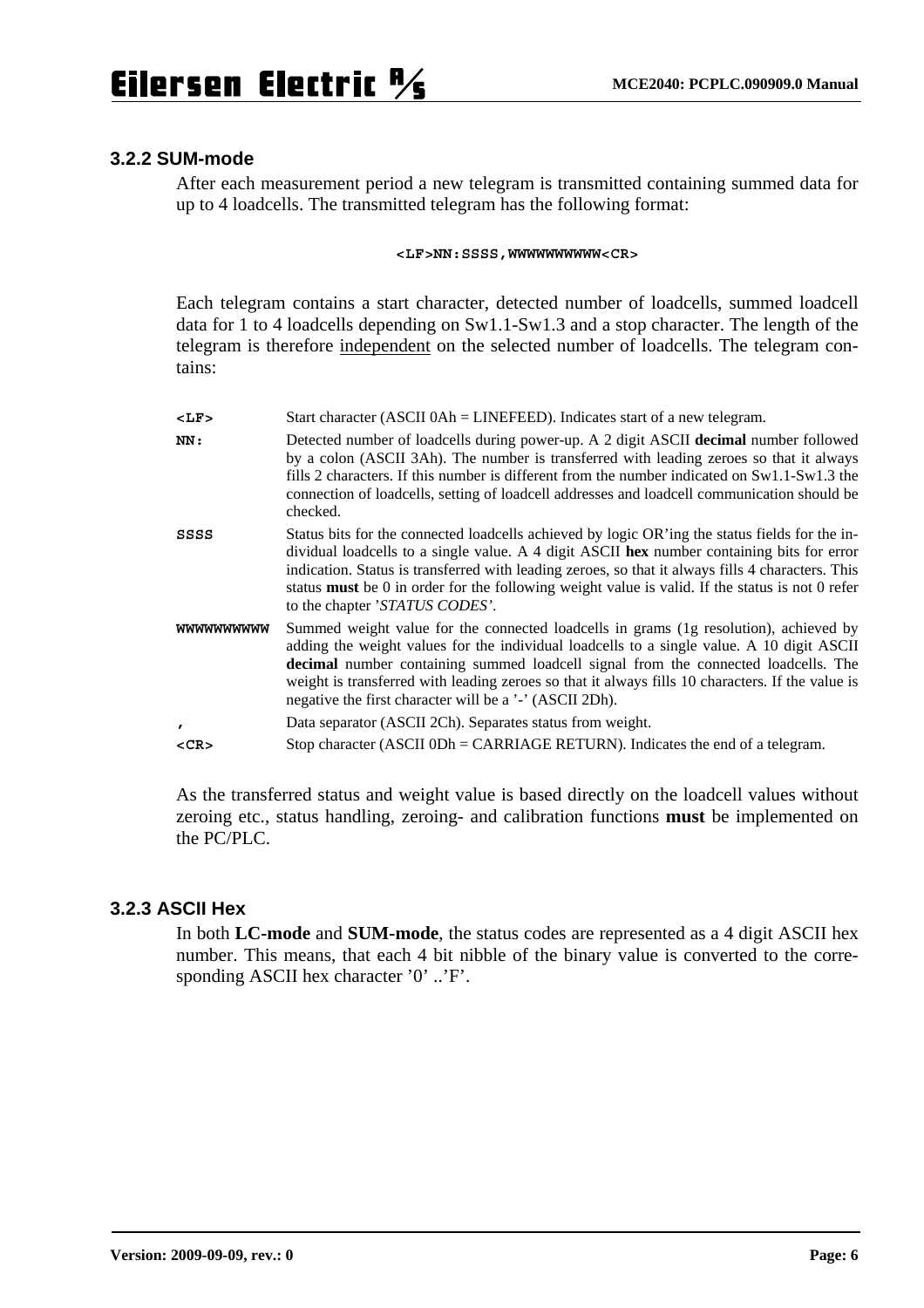### **3.3 Filtering**

By use of DIP-switches it is possible to include one of three different FIR filters, that will be used to filter the loadcell signals. Thus it is possible, to send the unfiltered loadcell signals achieved over a 100 ms measurement period through one of the following FIR filters, before the results are transmitted to the RS232 and RS485/RS422 channel:

| <b>SW1.5</b> | <b>SW1.6</b> | <b>FILTER</b>                             |
|--------------|--------------|-------------------------------------------|
| <b>OFF</b>   | <b>OFF</b>   | No filter                                 |
| ON           | <b>OFF</b>   | $\overline{\text{FIR}}$ filter $-14$ taps |
| <b>OFF</b>   | <b>ON</b>    | FIR filter $-64$ taps                     |
| ON           | <b>ON</b>    | FIR filter $-96$ taps                     |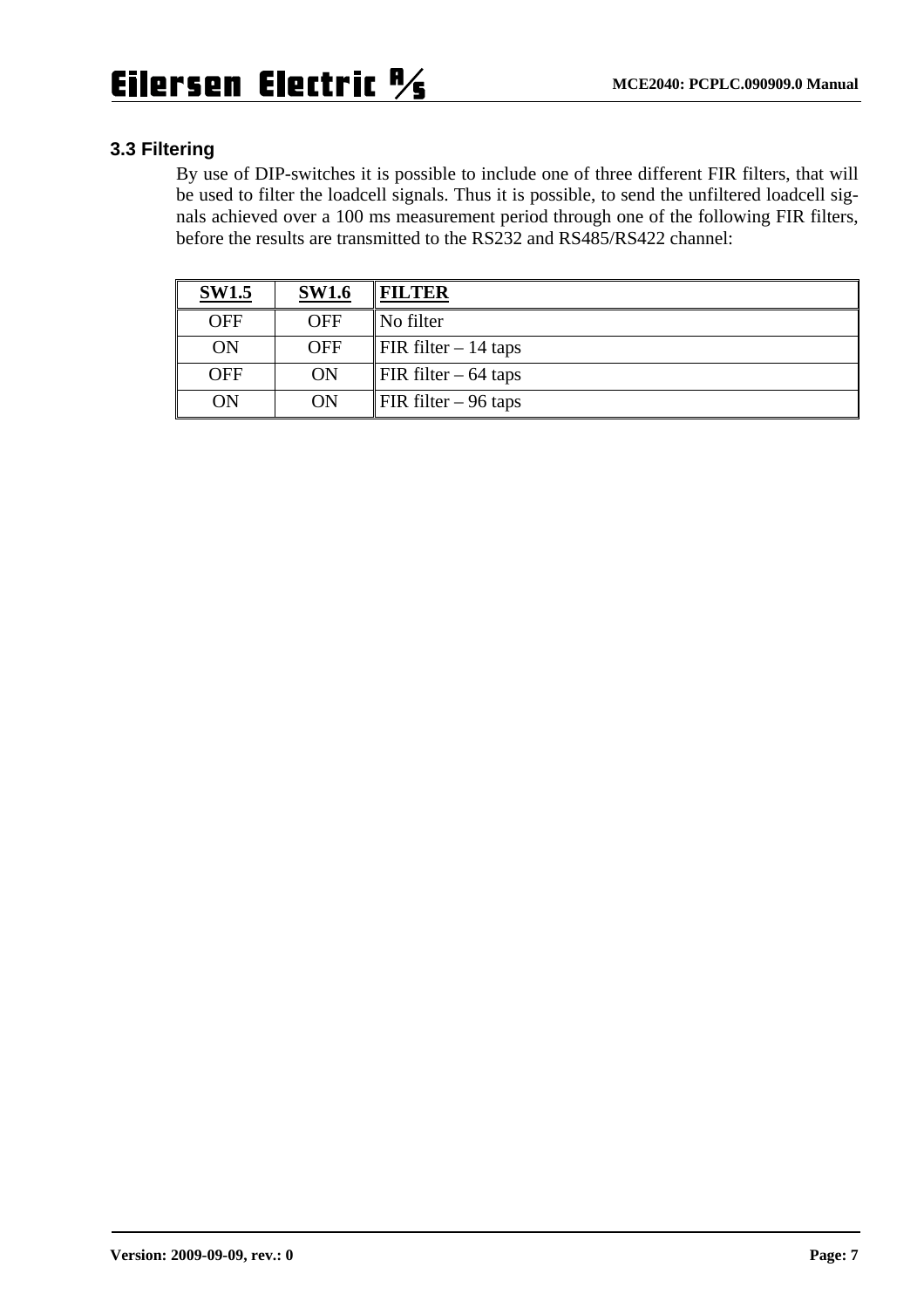### **4) Zeroing and calibration**

### **4.1 Zeroing procedure**

Zeroing of the system should be performed as follows:

- 1) The weighing arrangement should be empty and clean.
- 2) Read and store the actual weight values for the connected loadcells in corresponding zeroing registers.
- 3) After this the actual weight for loadcell **X** can be calculated as:

 $LcGross(X) = LcWeight(X) - LcZero(X)$ 

and the system weight (uncalibrated) for the connected loadcells is calculated as:

 $SystemWeight = LcGross(0) + LcGross(1) + ...$ 

Note that in **SUM-mode** it is only necessary to store the actual summed weight in one zeroing register and thereafter calculate the system weight as actual summed weight minus zero register.

### **4.2 Calibration procedure**

Fine calibration of the system should be performed as follows:

- 1) Check that the weighing arrangement is empty, and that the gross weight is zero. Zero if necessary.
- 2) Place a known load (calibration weight) on the weighing arrangement.
- 3) Calculate the calibration factor that should be multiplied on the system weight in order to achieve correct showing as:

 $Calibration factor = (Calibration weight)/(Actual showing)$ 

After this the determined calibration factor is used to calculate the calibrated weight as follows:

 $Sys. Weight(Calibrated) = California factor * Sys. Weight(Uncalibrated)$ 

If the determined calibration factor falls outside the interval 0.9 to 1.1 it is very likely that there is something wrong with the mechanical part of the system.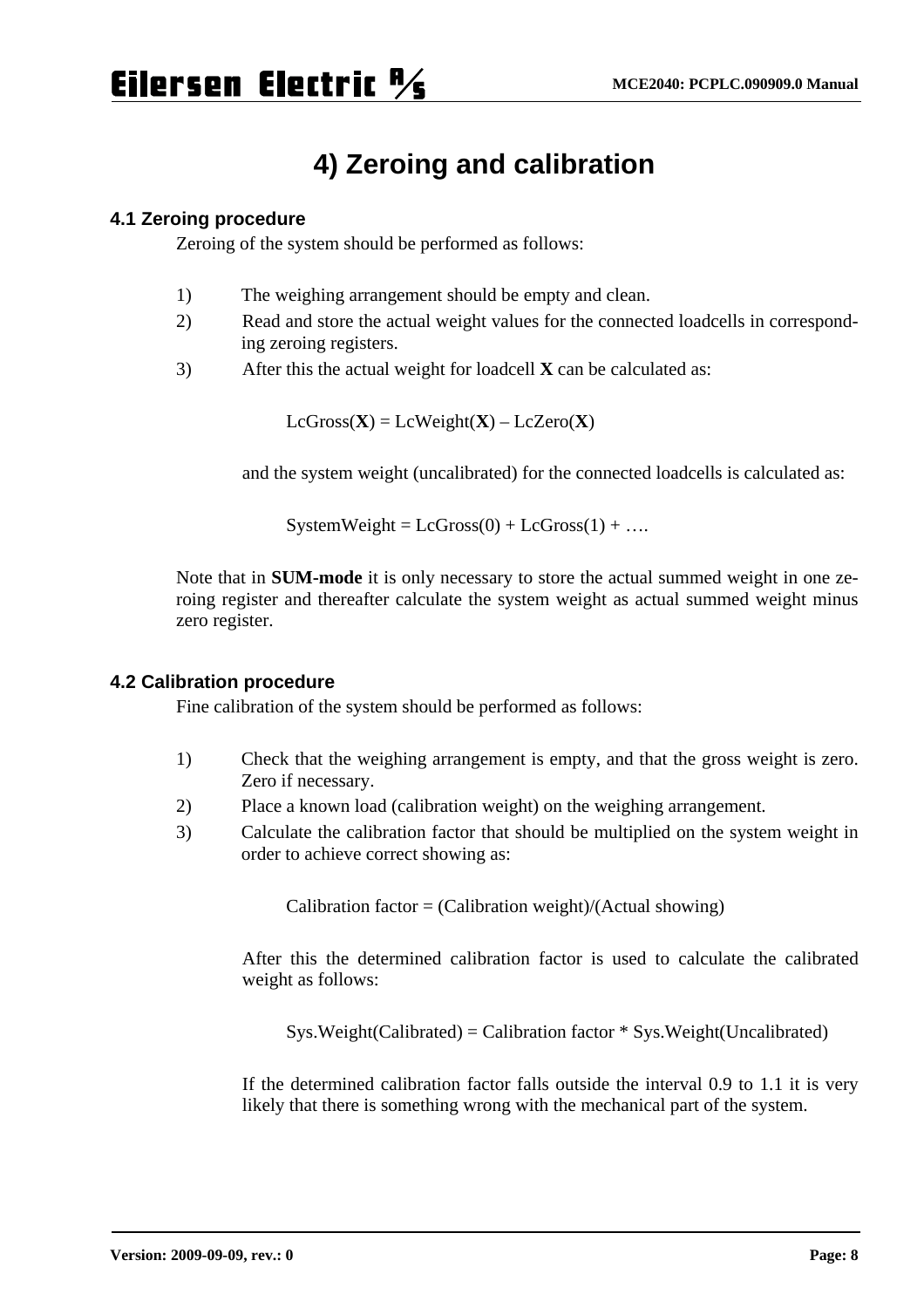## **5) Status codes**

Status codes are shown as a 4 digit hex number. If more than one error condition is present the error codes are OR'ed together.

| <b>CODE</b> | <b>CAUSE</b>                                                                                                                                                                                                               |
|-------------|----------------------------------------------------------------------------------------------------------------------------------------------------------------------------------------------------------------------------|
| (Hex)       |                                                                                                                                                                                                                            |
| 0001        | Invalid/missing 'sample' ID                                                                                                                                                                                                |
|             | Bad connection between communication module and loadcell module. Not<br>all telegrams from communication module are received in loadcell module.                                                                           |
| 0002        | <b>Loadcell timeout</b>                                                                                                                                                                                                    |
|             | Check that the loadcell is connected to the loadcell module.                                                                                                                                                               |
| 0004        | <b>Loadcell not synchronised</b>                                                                                                                                                                                           |
|             | Bad connection between loadcell and loadcell module, or very powerful un-<br>der- or overload.                                                                                                                             |
| 0008        | Hardware synchronisation error                                                                                                                                                                                             |
|             | Loadcell samples are not synchronized. Cable between loadcell modules<br>shorted or disconnected.                                                                                                                          |
| 0010        | <b>Power failure</b>                                                                                                                                                                                                       |
|             | Supply voltage to loadcells is to low.                                                                                                                                                                                     |
| 0020        | Reserved for future use                                                                                                                                                                                                    |
| 0040        | <b>Invalid/missing 'latch' ID</b>                                                                                                                                                                                          |
|             | Bad connection between communication module and loadcell module. Not all<br>telegrams from communication module is received in loadcell module.                                                                            |
| 0080        | No answer from loadcell module                                                                                                                                                                                             |
|             | No data is received from this loadcell module. This can be caused by the re-<br>moval of the loadcell module, no power to the module or that the connection<br>between loadcell module and communication module is broken. |
| 0100        | Reserved for future use                                                                                                                                                                                                    |
| 0200        | Reserved for future use                                                                                                                                                                                                    |
| 0400        | Reserved for future use                                                                                                                                                                                                    |
| 0800        | No loadcell modules answer                                                                                                                                                                                                 |
|             | Bad connection between communication module and loadcell module. Not all<br>telegrams from communication module are received in loadcell module.                                                                           |
| 1000        | Reserved for future use                                                                                                                                                                                                    |
| 2000        | Reserved for future use                                                                                                                                                                                                    |
| 4000        | Reserved for future use                                                                                                                                                                                                    |
| 8000        | <b>Wrong number of loadcells</b>                                                                                                                                                                                           |
|             | The number of detected loadcells at power-up does not match the number<br>indicated on Sw1.1-Sw1.3.                                                                                                                        |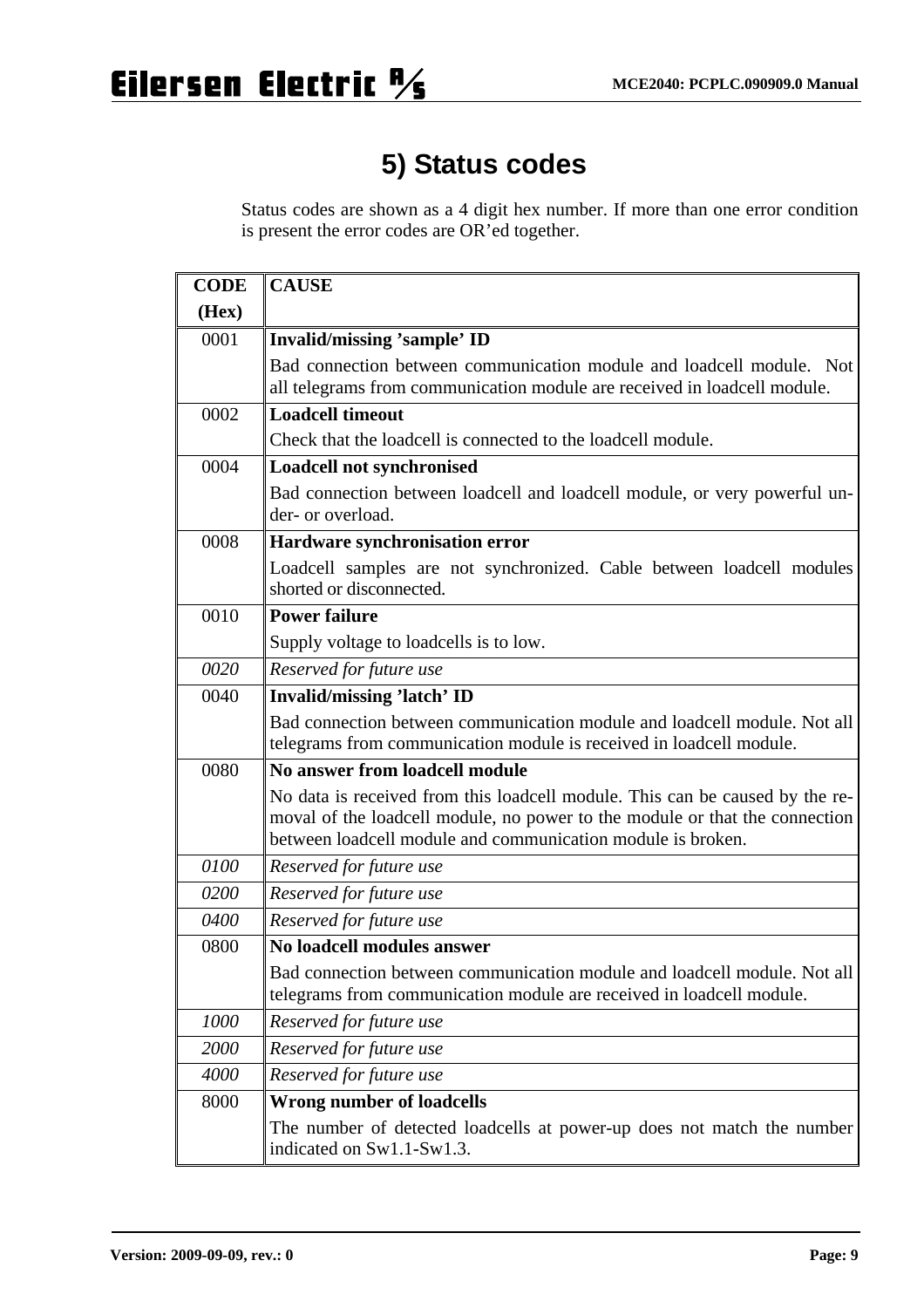### **6) Installation of the system**

### **6.1 Checklist during installation**

During installation of the system the following should be checked:

- 1) The loadcells are mounted mechanically and connected to the MCE2040 module using their corresponding loadcell interface module (MCE9610/MCE2010). The loadcell addresses are set using the DIP-switches (Sw1.5-Sw1.8) on the MCE9610/MCE2010 modules, so that they forth running from address 0 (0-5).
- 2) The MCE2040 module is connected to the communication network.
- 3) The expected number of loadcells, data format for serial transmission and baudrate for serial communication is set using the MCE2040 module switches; Sw1.1- Sw1.3, Sw1.7 and Sw1.8 respectively. Power is applied.
- 4) Verify that the TXBB LED on the MCE2040 module is lit and that the TXBB LED's on the loadcell modules (MCE9610/MCE2010) are also lit (can flash slightly).
- 5) Verify that the TxExt LED on the MCE2040 module flashes each time a telegram is sent at the expiration of each measurement period.
- 6) Verify that the MCE2040 module has found the correct loadcells as no error codes should be indicated for these.
- 7) Verify that every loadcell gives a signal by placing a load directly above each loadcell one after the other (possibly with a known load).

The system is now installed and a possible zero and fine calibration is made as described earlier. Finally verify that the weighing system(s) returns a value corresponding to a known actual load.

Note that in the above checklist no consideration has been made on which functions are implemented on the PC/PLC.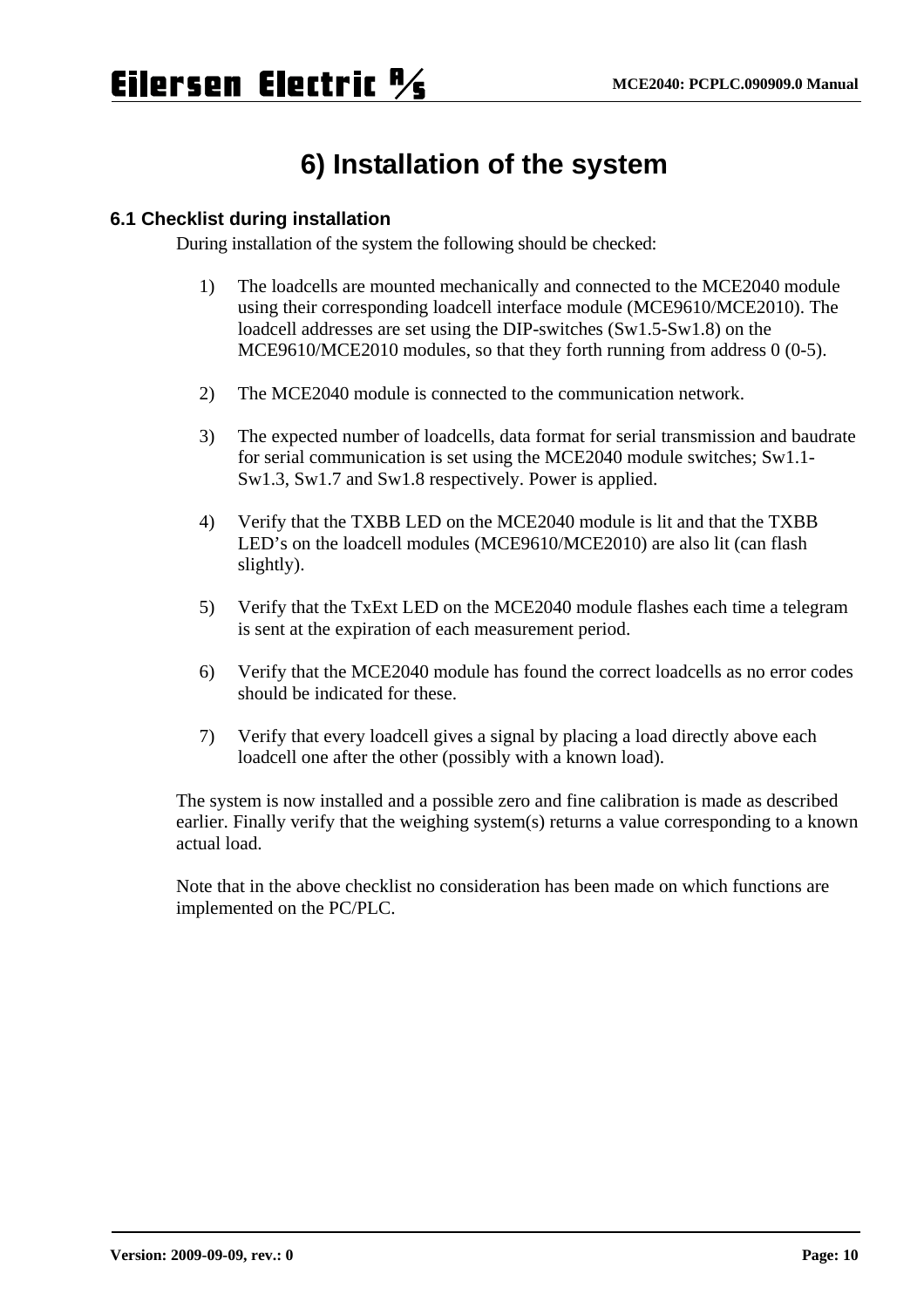## **7) Hardware description**

### **7.1 DIP-switch settings**

The MCE2040 module is equipped with one DIP-switch block. DIP-switch block 1 has the following function:

| <b>SWITCH</b> | <b>FUNCTION</b>                                                       |  |  |
|---------------|-----------------------------------------------------------------------|--|--|
| $Sw1.1-Sw1.3$ | <b>Expected number of loadcells</b>                                   |  |  |
|               | The expected number of loadcells is set as indicated below.           |  |  |
|               | <b>Note</b> that these switches are only read at power-up.            |  |  |
| Sw1.4         | Reserved for future use                                               |  |  |
| $Sw1.5-Sw1.6$ | <b>Filtering</b>                                                      |  |  |
|               | Used to select the desired filter as described in an earlier chapter. |  |  |
|               | Note that these switches are only read during power on.               |  |  |
| Sw1.7         | Data format for seriel transmission                                   |  |  |
|               | OFF:<br><b>LC-mode</b> (loadcell signals)                             |  |  |
|               | ON:<br><b>SUM-mode</b> (summed signal)                                |  |  |
|               | Note that this switch is only read at power-up.                       |  |  |
| Sw1.8         | <b>Baudrate for serial communication</b>                              |  |  |
|               | OFF:<br>9600 baud                                                     |  |  |
|               | 115200 baud<br>ON:                                                    |  |  |
|               | <b>Note</b> that this switch is only read at power-up.                |  |  |

The number of loadcells is indicated using Sw1.1-Sw1.3 as follows:

| Sw1.1      | Sw1.2      | Sw1.3      | <b>Number of loadcells</b> |
|------------|------------|------------|----------------------------|
| <b>OFF</b> | <b>OFF</b> | <b>OFF</b> |                            |
| <b>ON</b>  | <b>OFF</b> | <b>OFF</b> |                            |
| <b>OFF</b> | <b>ON</b>  | <b>OFF</b> | $\mathfrak{D}$             |
| <b>ON</b>  | <b>ON</b>  | <b>OFF</b> |                            |
| <b>OFF</b> | <b>OFF</b> | <b>ON</b>  | 4                          |
| <b>ON</b>  | <b>OFF</b> | <b>ON</b>  | 4                          |
| <b>OFF</b> | <b>ON</b>  | <b>ON</b>  | 4                          |
| <b>ON</b>  | <b>ON</b>  | <b>ON</b>  | 4                          |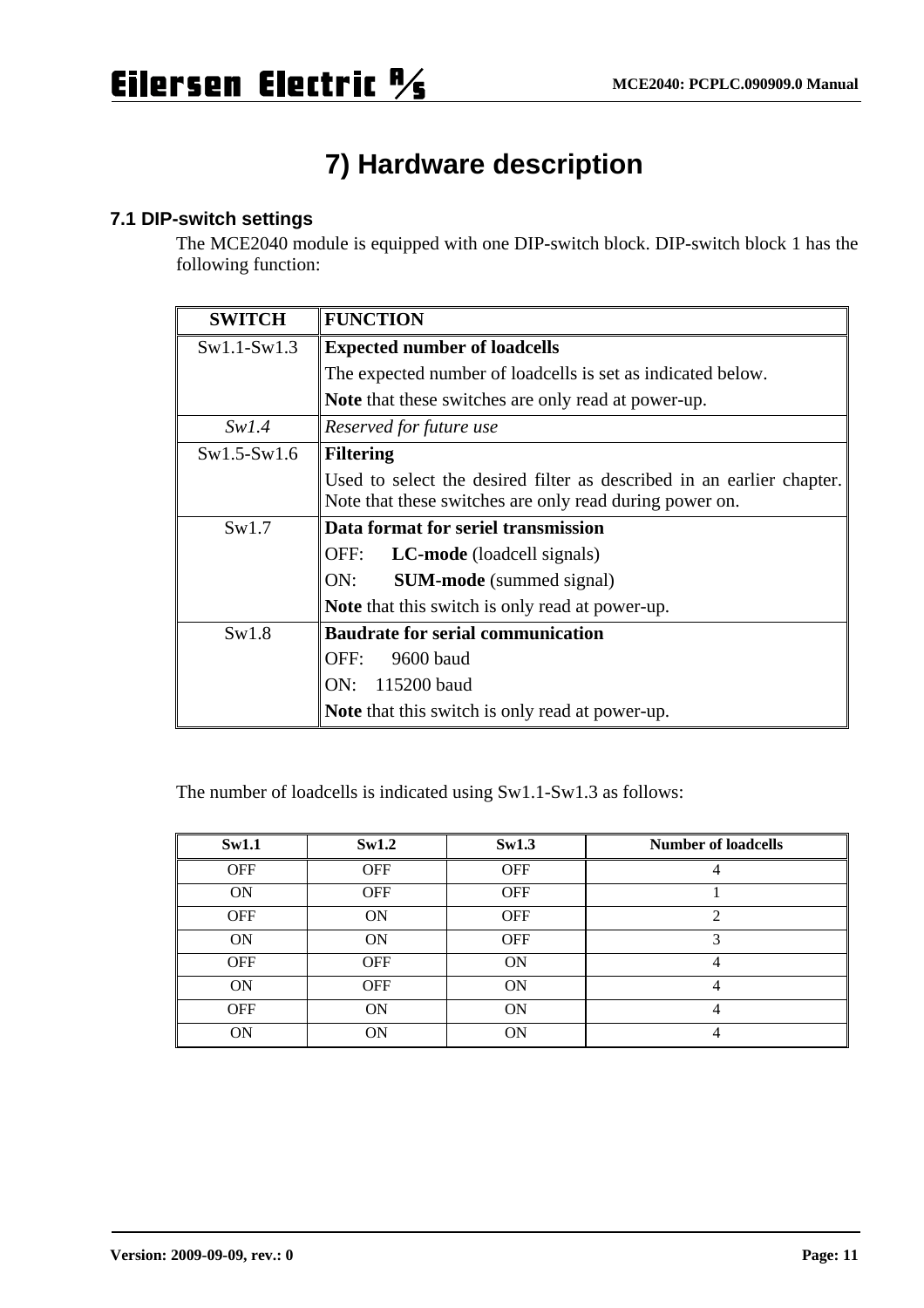### **7.2 Light emitting diodes**

The MCE2040 module is equipped with 2 light emitting diodes (LED's). These LED's have the following function:

| <b>LED</b>  | <b>FUNCTION</b>                                          |
|-------------|----------------------------------------------------------|
| <b>TxBB</b> | Communication with loadcells                             |
| (Green LED) | The MCE2040 communicates with the loadcells              |
| TxExt       | <b>Extern bus TxD (Transmit Data)</b>                    |
| (Green LED) | The MCE2040 module transmits data across the Extern bus. |

### **7.3 Jumpers**

The MCE2040 module is equipped with 2 jumpers. These jumpers have the following function:

| <b>JUMPER</b>  | <b>FUNCTION</b>                                                                                                       |
|----------------|-----------------------------------------------------------------------------------------------------------------------|
| S <sub>1</sub> | <b>Selection of RS422 or RS485</b>                                                                                    |
|                | This jumper is placed depending on whether the module should use<br>RS422 or RS485 communication on the external bus: |
|                | RS422 $(4 \text{ wire})$ : OFF                                                                                        |
|                | RS485 $(2 \text{ wire})$ : ON (shorts R- to T-)                                                                       |
| S <sub>2</sub> | Selection of RS422 or RS485                                                                                           |
|                | This jumper is placed depending on whether the module should use<br>RS422 or RS485 communication on the external bus: |
|                | RS422 $(4 \text{ wire})$ : OFF                                                                                        |
|                | RS485 (2 wire): ON (shorts $R+$ to $T+$ )                                                                             |

### **7.4 EE-bus connector**

The MCE2040 module is equipped with a 10 pole connector for connection to the Eilersen Electric EE-bus. Hereby connection to the individual MCE9610/MCE2010 loadcell modules as well as to the power supply for the MCE2040 module is achieved. The connection is made using a ribbon cable with mounted connectors for the individual modules. The 10 pole connector (J1) has the following connections:

| J1 Connector | Function                |
|--------------|-------------------------|
| $J1.1-J1.2$  | RS485-B (negative line) |
| $J1.3-J1.4$  | RS485-A (positive line) |
| $J1.5-J1.6$  | $OVDC$ (Gnd1)           |
| $J1.7-J1.8$  | $+24VDC$ (Vin1)         |
| $J1.9-J1.10$ | Not used                |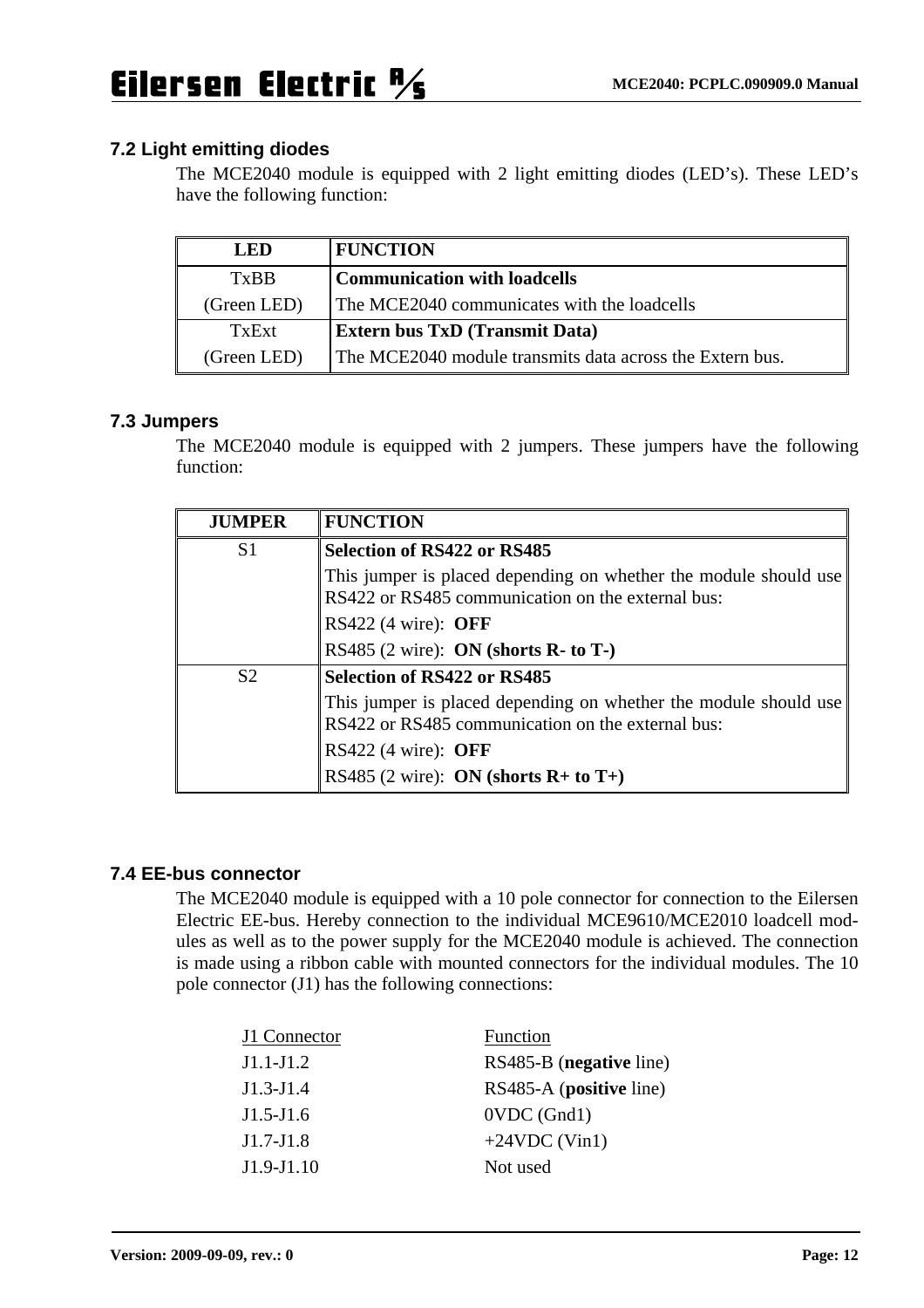### **7.5 MCE9601 connection module**

The MCE2040 module is normally connected to loadcells and power supply through a ribbon cable and a MCE9601 connection module. The MCE9601 module has the following connections:

| <b>MCE9601</b> | Supply   | Terminal   |
|----------------|----------|------------|
| 24V            | $+24VDC$ | $(+24VDC)$ |
| А              |          | $A(R+/T+)$ |
| B              |          | $B(R-T-)$  |
| Gnd            | 0VDC     | Gnd        |

### **7.6 RS232/RS422/RS485 external communication connector**

The MCE2040 module is equipped with a 9 pole sub-D connector (female) for connection to the external communication network. The connector (J2) has the following connections:

| Pin              | <b>Designation</b> | <b>Connection</b> |
|------------------|--------------------|-------------------|
| J2.1             | RS422.R-           | PC/PLC.T-         |
|                  | (RS485.B)          |                   |
| J2.2             | <b>RS232.RX</b>    | PC/PLC.RS232-TX   |
| J2.3             | <b>RS232.TX</b>    | PC/PLC.RS232-RX   |
| J2.4             | $RS422.T+$         | $PC/PLC.R+$       |
|                  | (RS485.A)          |                   |
| J2.5             | <b>GND</b>         | PC/PLC.GND        |
| J2.6             | $RS422.R+$         | $PC/PLC.T+$       |
|                  | (RS485.A)          |                   |
| J2.7             |                    | Not used          |
| J <sub>2.8</sub> |                    | Not used          |
| J2.9             | RS422.T-           | PC/PLC.R-         |
|                  | (RS485.B)          |                   |